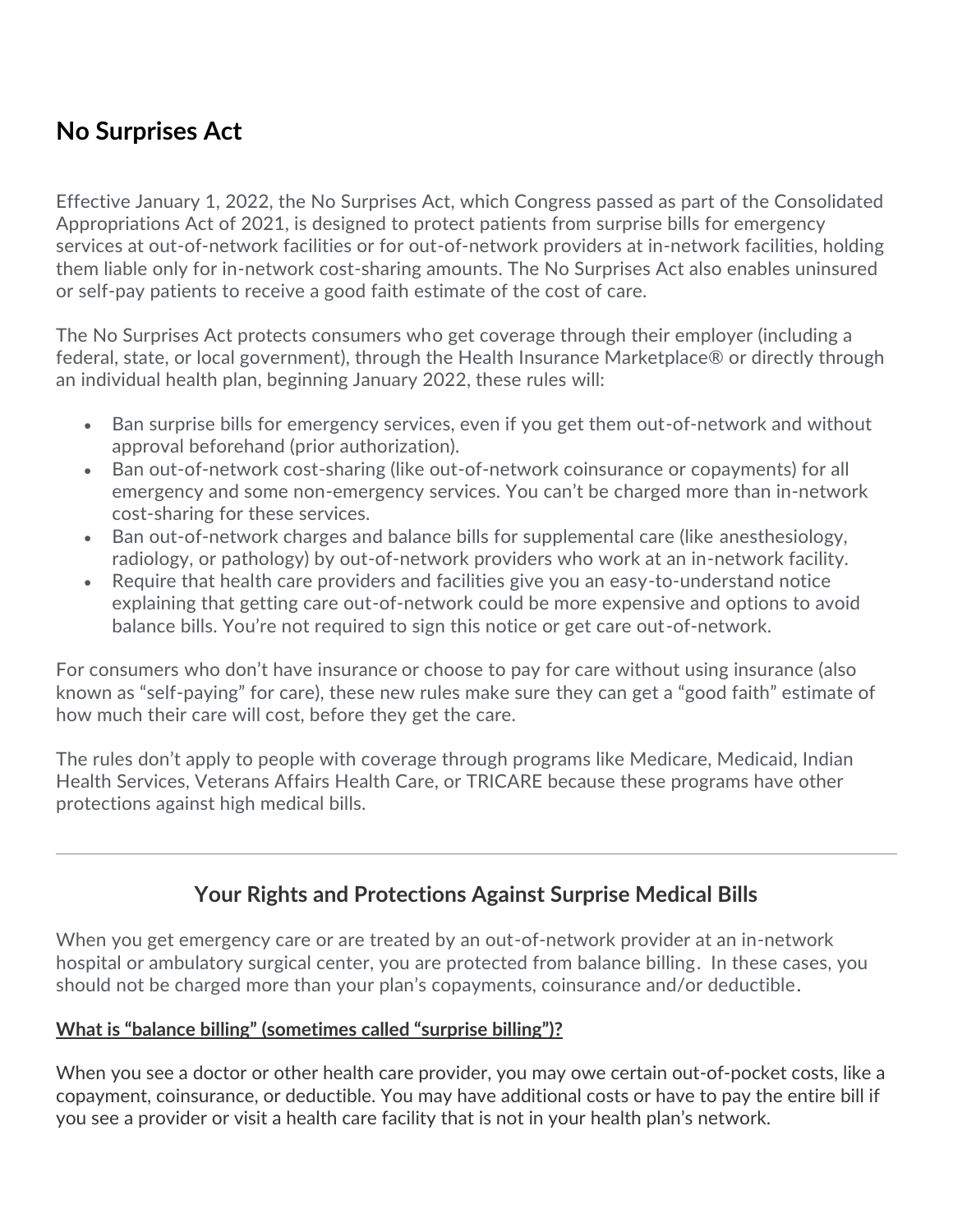"Out-of-network" means providers and facilities that have not signed a contract with your health plan to provide services. Out-of-network providers may be permitted to bill you for the difference between what your plan pays and the full amount charged for a service. This is called "balance billing." This amount is likely more than in-network costs for the same service and might not count toward your plan's deductible or annual out-of-pocket limit.

"Surprise billing" is an unexpected balance bill. This can happen when you can't control who is involved in your care, like when you have an emergency or when you schedule a visit at an innetwork facility but are unexpectedly treated by an out-of-network provider. Surprise medical bills could cost thousands of dollars depending on the procedure or service.

#### **You are protected from balance billing for:**

#### **Emergency services**

If you have an emergency medical condition and get emergency services from an out-of-network provider or facility, the most the provider or facility may bill you is your plan's in-network cost-sharing amount (such as copayments, coinsurance, and deductibles). You **can't** be balance billed for these emergency services. This includes services you may get after you are in stable condition, unless you give written consent and give up your protections not to be balanced billed for these post-stabilization services.

In accordance with the Nebraska Out-of-Network Emergency Medical Care Act, if you receive emergency services from any health care providers, such providers are not permitted to bill you in excess of any deductible, copayment, or coinsurance amount applicable to in-network providers' emergency services pursuant to your health benefits plan. Your insurer is obligated to make sure you do not incur out-of-pocket costs greater than the out-of-pocket costs you would have incurred had you received emergency services from an in-network health care provider.

#### **Certain services at an in-network hospital or ambulatory surgical center**

When you get services from an in-network hospital or ambulatory surgical center, certain providers may be out-of-network. In these cases, the most those providers may bill you is your plan's in-network cost-sharing amount. This applies to emergency medicine, anesthesia, pathology, radiology, laboratory, neonatology, assistant surgeon, hospitalist, or intensivist services. These providers can't balance bill you and may not ask you to give up your protections not to be balance billed.

If you get other types of services at these in-network facilities, out-of-network providers can't balance bill you, unless you give written consent and give up your protections.

### **You're never required to give up your protections from balance billing. You also aren't required to get out-of-network care. You can choose a provider or facility in your plan's network.**

The Nebraska Out-of-Network Emergency Medical Care Act applies only to emergency services; therefore, the billing of your care involving non-emergency services is governed by federal law such as the rights and protections involving non-emergency services discussed in this notice.

#### **When balance billing is not allowed, you also have the following protections:**